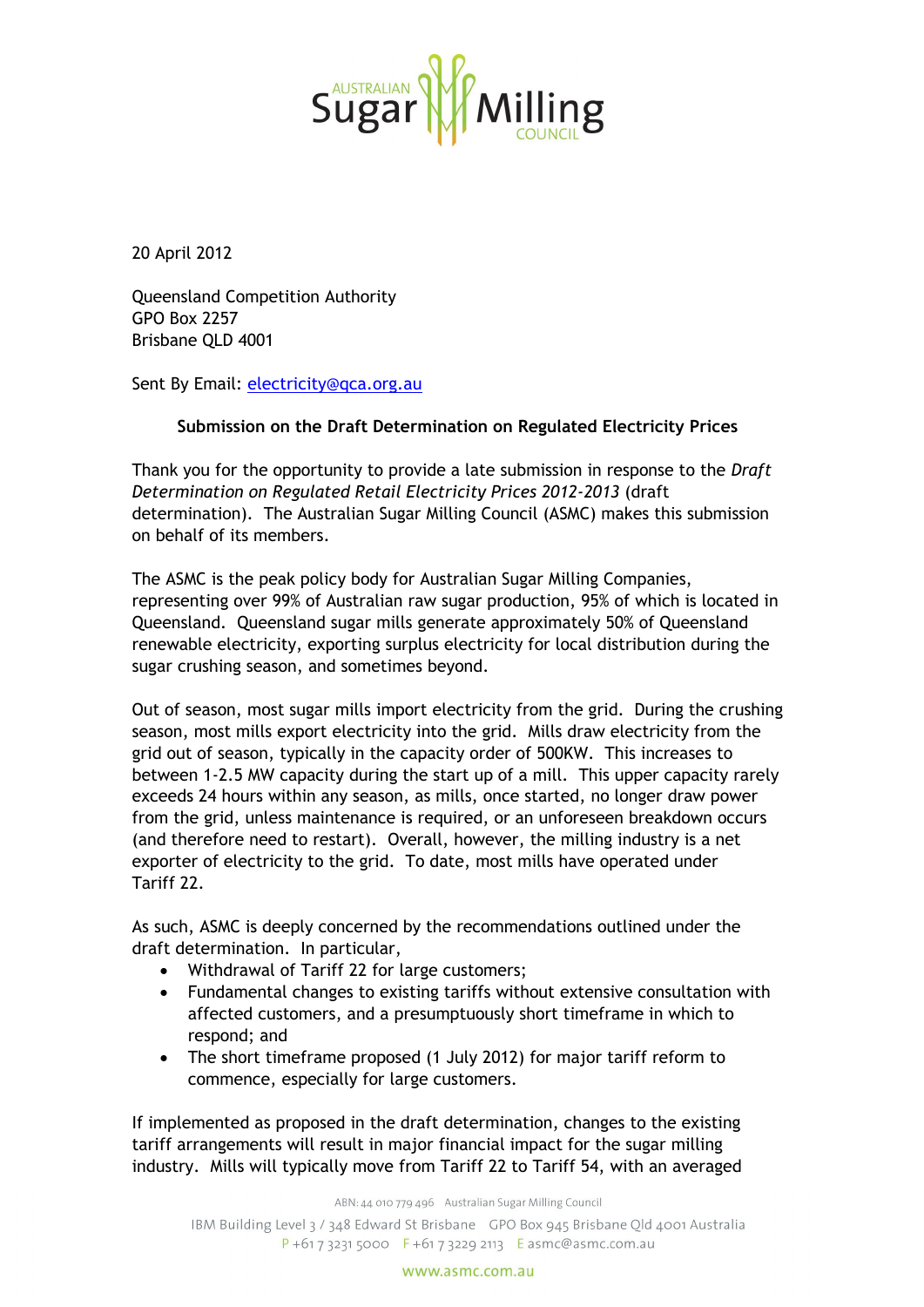sectoral impact of approximately 150% price increase, or additional \$11.8 million in energy costs. However, price impacts for individual mills range from 40% to over 600% increase.

These proposed changes, and the potential impact on the sugar industry have not previously been raised with the industry, and the period provided for response is inadequate given the nature and magnitude of proposed changes. The initial figures provided in this submission are based on 2011 consumption patterns, which are lower than a typical sugar milling season, and therefore likely to further increase with more detailed analysis.

This level of price increase is excessively higher than the alternative BRCI increase (20%) and beyond any level of appropriate business risk management. It is fundamentally clear that no milling operations are capable of absorbing energy cost increases in the order 600%. The sugar industry trades a high volume, low margin commodity on the global market, with no capacity or opportunity to pass on costs. Raw sugar is almost 100% priced on the international sugar market, and energy cost increases are absorbed by the industry.

## **The Milling Council proposes that a moratorium be imposed for 12-24 months on all substantial and structural changes identified in the draft determination for energy users drawing greater than 100 MWh of electricity per annum**.

This will allow all affected parties reasonable time to evaluate the potential impacts on their business, identify alternative options – and enable QCA to actively consult with affected industries to develop new tariff structures that are reasonable and achievable. We recognise that there are energy price impositions that need to be passed through to consumers – but this must be tempered within the whole energy sector picture – and not the very narrow view that has formed the basis of the draft determination.

We also draw to QCA's attention concerns of likely impact to the farming side of our industry, and our regional communities, by moving irrigators to tariff 22. Without opportunity to evaluate the extent of industry impact at this time, it is nevertheless self evident that grower productivity will be substantially impacted. The sugar industry has contracted to its smallest crop in over twenty years as a result of the natural disasters of the last two years, and is aggressively positioning itself to emerge from natural disaster and return to a scale of production that is sustainable. However, introducing price impacts of a similar order to that experienced by mills, coupled with significant water pricing increases, will result in farmers choosing not to irrigate. Abandoning irrigation will lead to a substantial loss in productivity – for the grower, harvester and miller.